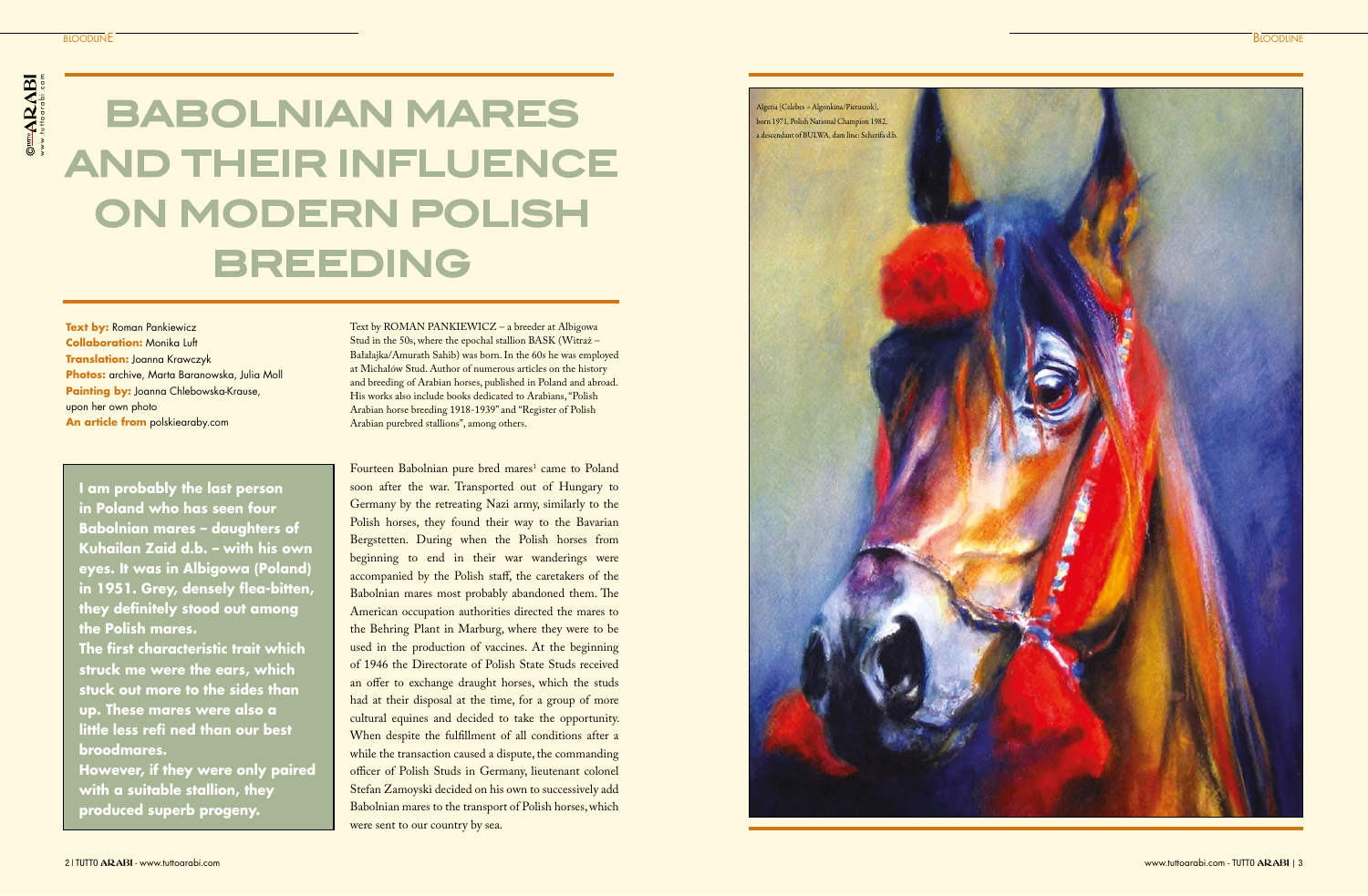In 1947 the Babolnian mares, which received new names starting with the letter B, were already in Posadowo. Dr. Edward Skorkowski, the editor of the "Polish Arabian Stud Book" and the main organizer of the State Studs, divided them between two groups – and so four bay Kuhailan Zaid d.b. daughters went to Nowy Dwór and four grey ones to Albigowa. Five greys and one chestnut – each a daughter of a different stallion – enriched the herd at Klemensów. The Poles turned to Babolna requesting the pedigrees of these mares, stating their brandings. The Hungarians compiled with the request, thanks to which the mares were registered in the Polish Arabian Stud Book (PASB) in 1950, but not long after began demanding back their property. At the same time they made an offer to purchase a stallion from the Poles, which ideally suited those mares. And so the Albigowa-bred Ben Haifi 1948 (El Haifi – Mira/Wielki Szlem) found his way to Babolna. As it turned out, however, he did not bring us much glory, as he was not used in breeding. Also the stallions used in Klemensów at the time were clearly not matched to their equine partners very well, because the majority of the Babolnian mares did not leave any breeding produce

in Poland.

All of these mares descended from the five families described below. Although they returned to Babolna rather quickly, I tried to incorporate one daughter of each of them into breeding, with success. Unfortunately part of them were later eliminated.

## **1. DAM LINE NO. 33: ADJUZE D.B., GREY 1876 (KOHEILAN ADJUZE – SCHECHA), IMPORTED TO BABOLNA IN 1885**

The grey **BLAGA**<sup>2</sup> 1937 (Kuhailan Zaid d.b. – 11 Siglavi Bagdady II by Siglavi Bagdady II) wrote herself down in history mainly as the dam of the stallion DOKTRYNER (by Miecznik), born in Klemensów in 1950. This sire, used in Michałów (1954–1956) and in Janów Podlaski (1965–1967) had a very interesting life. Sold to Switzerland in 1957, he was re-bought years later. His son Arbor 1967, the bearing great beauty son of the valuable Arba by Comet, was sold to Monaco (1971) and had a very successful show career, becoming French Champion in 1976 and European Champion in 1978. Other Doktryner sons include Ferrum 1957

BLOODLINE **BLOODLINE** 





ARAX (Amurath Sahib – Angara/Wielki Szlem) born 1952, a descendant of BRDA dam line: Semrie d.b.

BRDA

(used on a small scale in Janów Podlaski in 1962 and 1964) and the sold in 1959 to Patricia Lindsay, UK Gerwazy 1955, who was active at her stud for many years. The daughters of Doktryner, Wadera 1957 and Wieża 1966, produced stallions used in breeding to a lesser degree.

**BRYŁA** 1939 (Kuhailan Zaid d.b. – 24 Koheilan IV by Koheilan IV), grey, correctly conformed, the tallest of the Babolnian mares in Albigowa, can boast the establishing of her own family, active until this day. In Posadowo she produced the bay Glazura 1946 by Mersuch III, whereas in Albigowa two daughters and two sons. The grey Braila (by Amurath Sahib) and BRYSSAGA (by Gabor) were born in 1948 and 1950. The latter was linebred to Kuhailan Zaid d.b., as Gabor was one of two sons of Kuhailan Urkub (by Kuhailan Zaid d.b.) used in Poland. Before she was eliminated from breeding, she left a replacement, the bay Brawura 1957 (by Wielki Szlem), sold to the US in 1968. Today in state breeding we have her granddaughter Brandy 1996 by Penthagonn, born in Kurozwęki, who left four daughters in Janów. Brandy is currently stabled in Michałów. The youngest of Brawura's granddaughters, the born in private breeding (Agricola Farm) Bagatela 2001 by Pesal, is the dam of Bajaderka 2007 (Złocień – Bagatela/Pesal), who after a successful show career in Poland and abroad is currently taking up duties as broodmare – in 2012 she produced a promising filly by Kabsztad, the grey Baklava. In 2013 she gave another grey filly, by Shanghai EA - Brida of Shanghai, who is standing at her home stud in Poland.

Bryła's sons were Cement 1949 (by Witraż), who found his way to the Drogomyśl

BAKLAVA (Kabsztad – Bajaderka/Złocień), born 2012, a descendant of BRYŁA, dam line: Adjuze d.b.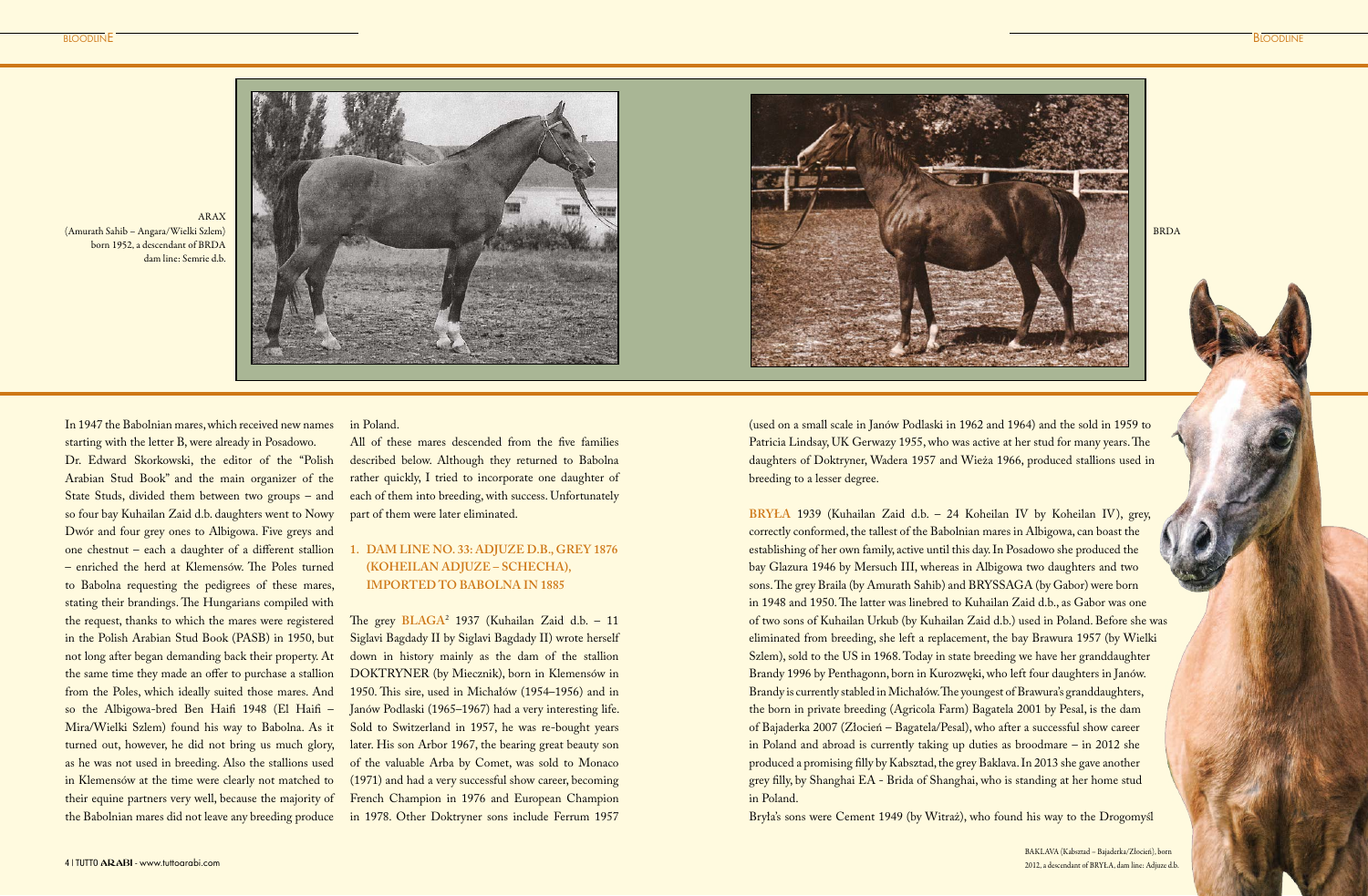Stallion Depot and Brytan 1951 (by El Haifi ), exported to Romania in 1955.

BRUZDA 1934 (Ajeeb – 5 Koheilan IV by Koheilan IV), herself grey also produced grey progeny: in Posadowo the stallion Gruz 1946 (by Kuhailan Zaid d.b.), while in Klemensów the stallion Brus 1948 (by Wielki Szlem), the stallion Czarnolas 1049 (by Miecznik) and the mare Brunta 1951 (by Miecznik).

None of her descendants were used in breedings. A similar situation occurred in the case of the bay **BAŚŃ** 1937 (Kuhailan Zaid d.b. – 28 Mersuch I by Mersuch I), who in Posadowo foaled the bay Graca 1946 (by Kemir I) and in Nowy Dwór – Bajda 1948 (by Witraż). Her other progeny died.

Another mare whose produce was not incorporated into breeding was **BRANKA** 1932 (Lartur – 14 Koheilan IV by Koheilan IV), the oldest from this dam line. In Klemensów she left a daughter – Bogdanka 1948 (by Amurath Sahib) and son – Denar 1950 (by Miecznik). From Adjuze's dam line descends the mare Kohejlanka 1928 (Mersuch I-3 – 24 Koheilan IV by Koheilan IV), purchased to Gumniska in 1929, who gave the stallions Tajar 1934 (by Kuhailan Haifi d.b.) and Wezyr 1936 (by Kuhailan Ajouz d.b.), both sold to Babolna in 1938, as well as the above mentioned Gabor 1944, used in Poland. His son and four daughters were incorporated into breeding.

# **2. DAM LINE NO. 34: SEMRIE D.B., GREY 1896 (BY KOHEILAN-EM-ARGUB), IMPORTED TO BABOLNA IN 1902**

The bay **BAZA** 1934 (Kuhailan Zaid d.b. – 22 Kemir by Kemir), sister of the superb stallion Kuhailan Abu Urkub 1935, imported to Gumniska in 1939 and one of the most meritorious Babolnian mares in Polish breeding, had a number of bay descendants. In Posadowo she produced Gaza 1946 (by Koheilan I), while in Nowy Dwór stallions by Wielki Szlem: Bazalt 1948 and CZARDASZ 1949. Her daughter by Wielki Szlem, DREZYNA 1950, did not give any produce incorporated into breeding. Whereas another daughter of Baza, BAJDARA 1951 by Gabor, gave the stallions Branibor 1958 (by Arcus), Bajdak 1962 (by Comet) and Baj 1965 (by Negatiw). The first of them, used in Michałów (1963-1965), left three stallions and ten mares, many of which were exported. The second sired six mares in Michałów (1967–1970), part of which were exported. The third was sold in 1971 to state breeding in France. Also some of Bajdara's five daughters, after







being used in Poland, were sold abroad.

Czardasz was used in Michałów (1964–1966). There he left six stallions, out of which fi ve were exported. One of them, Doman 1965 (out of Darda/Amurath Sahib), was very successful in Swedish breeding, where he found his way to in 1971. Gazon 1966 (out of Gazella/Witraż) was used on a small scale in private breeding. Out of the ten mares by Czardasz seven were sold abroad. Baza's grey daughter **BAJADERA II** 1940 (by Koheilan

I) was active in Klemensów. In 1948 she foaled the bay Biskra (by Amurath Sahib) and in 1949 the grey Calvados (by Miecznik), who went to the Klikowa Stallion Depot and was used in breeding.

#### The chestnut **BRDA** 1934 (Mersuch II – 21 Siglavi

Bagdady III by Siglavi Bagdady III), one of the most valuable Babolnian mares, gave in Posadowo daughter ANGARA 1947 (by Wielki Szlem). The bay Angara produced the stallion Arax 1952 (by Amurath Sahib), who was used in Albigowa in 1957. Among four of his daughters two were used in Poland and two sold abroad. Złota Iwa 1958 (out of Cesima/Witraż) has served great merits in domestic breeding by establishing a wonderful family, out of which descend, among others, Zagrobla/ Monogramm and her highly decorated daughter Zigi-Zana 2009 (by QR Marc), as well as the sold for 85

thousand euro in 2007 to Belgium daughter of Zatoka, Złota Wieża 2002 by Ganges. Arax's daughter Boltonka 1958 (out of Bulgotka/Witraż) became US National Reserve Champion in 1964. Arax was sold in 1958 to Tersk, where he left an important mark. Whereas unused in Poland was the son of Arax and the beautiful Witraż daughter Celina, the stallion Arcelin 1958.

Brda was later active in Klemensów, where she produced, among others, the bay Bzura 1948 (by Witraż) and the grey DARDA 1950 (by Amurath Sahib). Darda, who lived 17 years, gave valuable daughters and the stallion Dardir 1965 (by Nabor). The latter, after being used in Michałów (1965), was sold to Sweden, where he gained the title of National Champion (1968) and later European Champion.

Brda's granddaughter, Dornaba 1960 (Nabor – Darda/ Amurath Sahib), became US and Canadian National Champion in 1966.

**BOJAŹŃ,** bay 1934 (Kuhailan Zaid d.b. – 6 Koheilan IV by Koheilan IV), remained barren in Posadowo, whereas in Nowy Dwór she foaled two stallions by Wielki Szlem, Czuj Duch 1949 and DUCH 1950. The latter covered mares in Michałów in 1955. One of two of his daughters was exported.